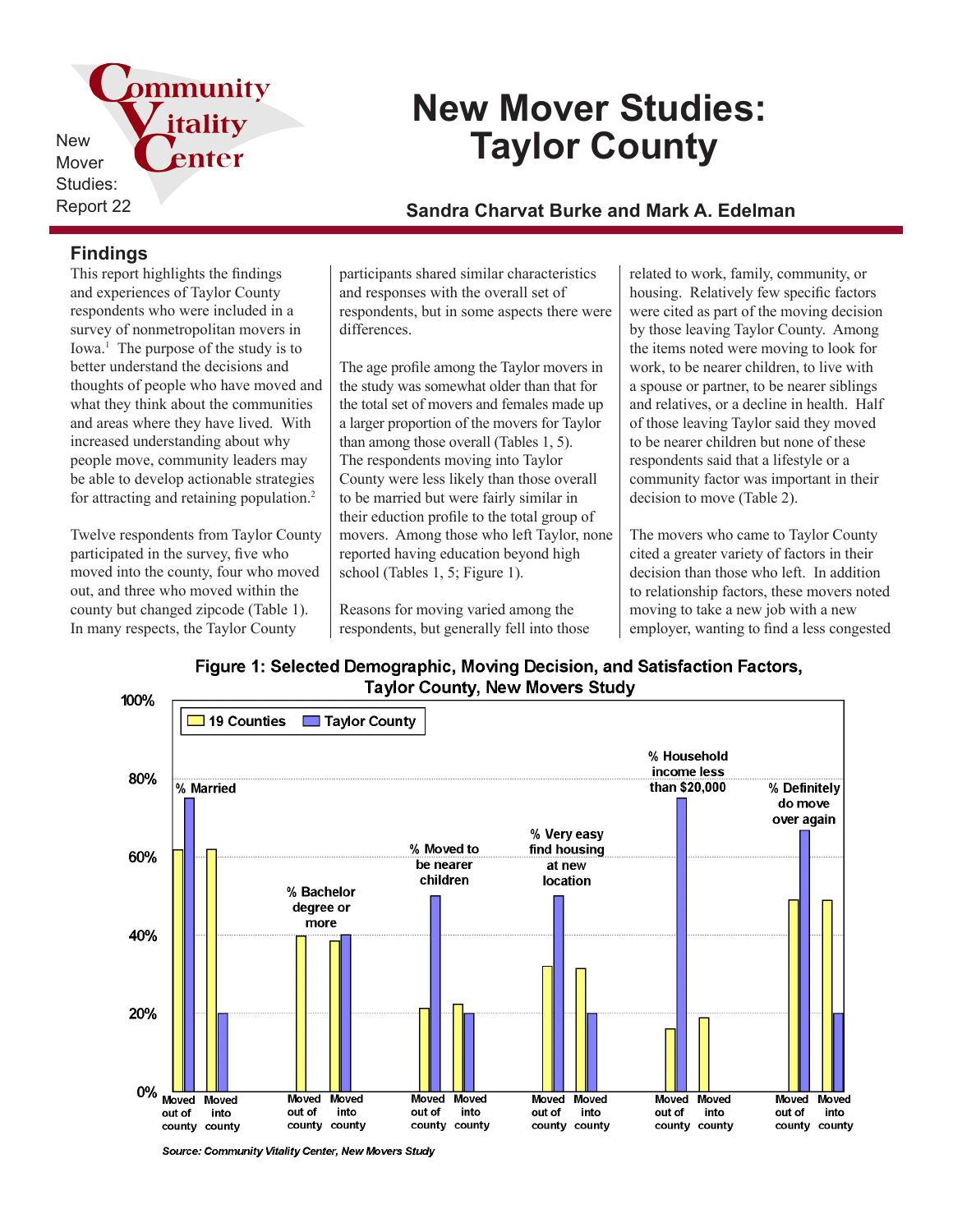|                                            |                     |                           |                         |                                           | Type and Direction of Move            |                                        |                            |                             |
|--------------------------------------------|---------------------|---------------------------|-------------------------|-------------------------------------------|---------------------------------------|----------------------------------------|----------------------------|-----------------------------|
|                                            | Total               | Out Of<br>Moved<br>County | Moved<br>County<br>Into | Different<br>Zipcode<br>County,<br>Within | Different<br>Out To<br>County<br>Iowa | Different<br>In From<br>County<br>Iowa | Another<br>Out To<br>State | Another<br>In From<br>State |
|                                            |                     |                           |                         |                                           |                                       |                                        |                            |                             |
| Number of respondents                      | $\overline{c}$      | 4                         | n                       | $\epsilon$                                | $\epsilon$                            | $\epsilon$                             |                            | $\mathbf{C}$                |
| Median age in years                        | 51.5                | 64.5                      | 50.0                    | ∗                                         | ∗                                     | ∗                                      | ∗                          | $\ast$                      |
| Selected age categories                    | $\%$                | $\%$                      | $\%$                    | $\%$                                      | $\frac{5}{6}$                         | $\%$                                   | $\%$                       | $\%$                        |
| % Age $25 - 34$                            | 0.0                 | 0.0                       | 0.0                     | ∗                                         | $\ast$                                | $\ast$                                 | $\ast$                     | $\ast$                      |
| % Age 70 or older                          | 25.0                | 50.0                      | 0.0                     | $\ast$                                    | $\ast$                                | $*$                                    | $\ast$                     | $\ast$                      |
| Gender                                     | $\%$                | $\%$                      | $\%$                    | $\%$                                      | $\%$                                  | $\%$                                   | $\%$                       | $\%$                        |
| % Male<br><b>Community Vitality Center</b> | 25.0                | 50.0                      | 20.0                    | $\ast$                                    | $\ast$                                | $\ast$                                 | $\ast$                     | $\ast$                      |
| % Female                                   | 75.0                | 50.0                      | 80.0                    | $\ast$                                    | ∗                                     | ∗                                      | $\ast$                     | $\ast$                      |
| Marital status                             | $\%$                | $\%$                      | $\%$                    | $\%$                                      | $\frac{5}{6}$                         | $\frac{5}{6}$                          | $\%$                       | $\frac{5}{6}$               |
| % Never married                            | 16.7                | 0.0                       | 20.0                    | $\ast$                                    | $\ast$                                | $\ast$                                 | $\ast$                     | $\ast$                      |
| % Married                                  | 41.7                | 75.0                      | 20.0                    | $\ast$                                    | $\ast$                                | $\ast$                                 | $\ast$                     | $\ast$                      |
| % Divorced or separated                    | 16.7                | 0.0                       | 40.0                    | $\ast$                                    | $\ast$                                | $\ast$                                 | $\ast$                     | $\ast$                      |
| % Widowed                                  | 25.0                | 25.0                      | 20.0                    | $\ast$                                    | $\ast$                                | $*$                                    | $*$                        | $\ast$                      |
| Highest level of education completed       | $\%$                | $\%$                      | $\%$                    | $\%$                                      | $\frac{5}{6}$                         | $\%$                                   | $\%$                       | $\%$                        |
| % Less than high school graduate           | 8.3                 | 25.6                      | 0.0                     | $\ast$                                    | $\ast$                                | $\ast$                                 | $\ast$                     | $\ast$                      |
| % High school graduate or equivalent       | 33.3                | 75.0                      | 20.0                    | $\ast$                                    | $\ast$                                | $\ast$                                 | $\ast$                     | $\ast$                      |
| % Some college or vocational training      | 33.3                | 0.0                       | 20.0                    | $\ast$                                    | $\ast$                                | $\ast$                                 | $\ast$                     | $\ast$                      |
| % Associate degree                         | $8.\overline{3}$    | 0.0                       | 20.0                    | $\ast$<br>$*$                             | $\ast$<br>∗                           | ∗<br>$\ast$                            | $\ast$<br>$*$              | $\ast$<br>$*$               |
| % Bachelor degree or more                  | 16.6                | 0.0                       | 40.0                    |                                           |                                       |                                        |                            |                             |
| Most important reason for moving           |                     |                           |                         |                                           |                                       |                                        |                            |                             |
| Number of reasons                          | $\overline{16}$     | 5                         | $\overline{ }$          | ∗                                         | ∗                                     | ∗                                      | ∗                          | ∗                           |
| Type of reason                             | $\%$                | $\%$                      | $\%$                    | $\%$                                      | $\%$                                  | $\frac{6}{6}$                          | $\%$                       | $\%$                        |
| Work, income, education, retirement        | 25.0                | 40.0                      | 28.6                    | $\ast$                                    | $\ast$                                | $\ast$                                 | $\ast$                     | $\ast$                      |
| Family, friends, health                    | 31.2                | 40.0                      | 28.6                    | $\ast$                                    | $\ast$                                | $\ast$                                 | $\ast$                     | $\ast$                      |
| Community, services, amenities             | $\frac{18.8}{25.0}$ | 0.0                       | 28.6                    | $\ast$                                    | $\ast$                                | $\ast$                                 | $\ast$                     | $\ast$                      |
| Housing                                    |                     | 20.0                      | 14.3                    | $* *$                                     | ⋇<br>∗                                | $\ast$<br>$\ast$                       | $\ast$<br>$\ast$           | $\ast$<br>∗                 |
| Other                                      |                     | 0.0                       | $_{0.0}$                |                                           |                                       |                                        |                            |                             |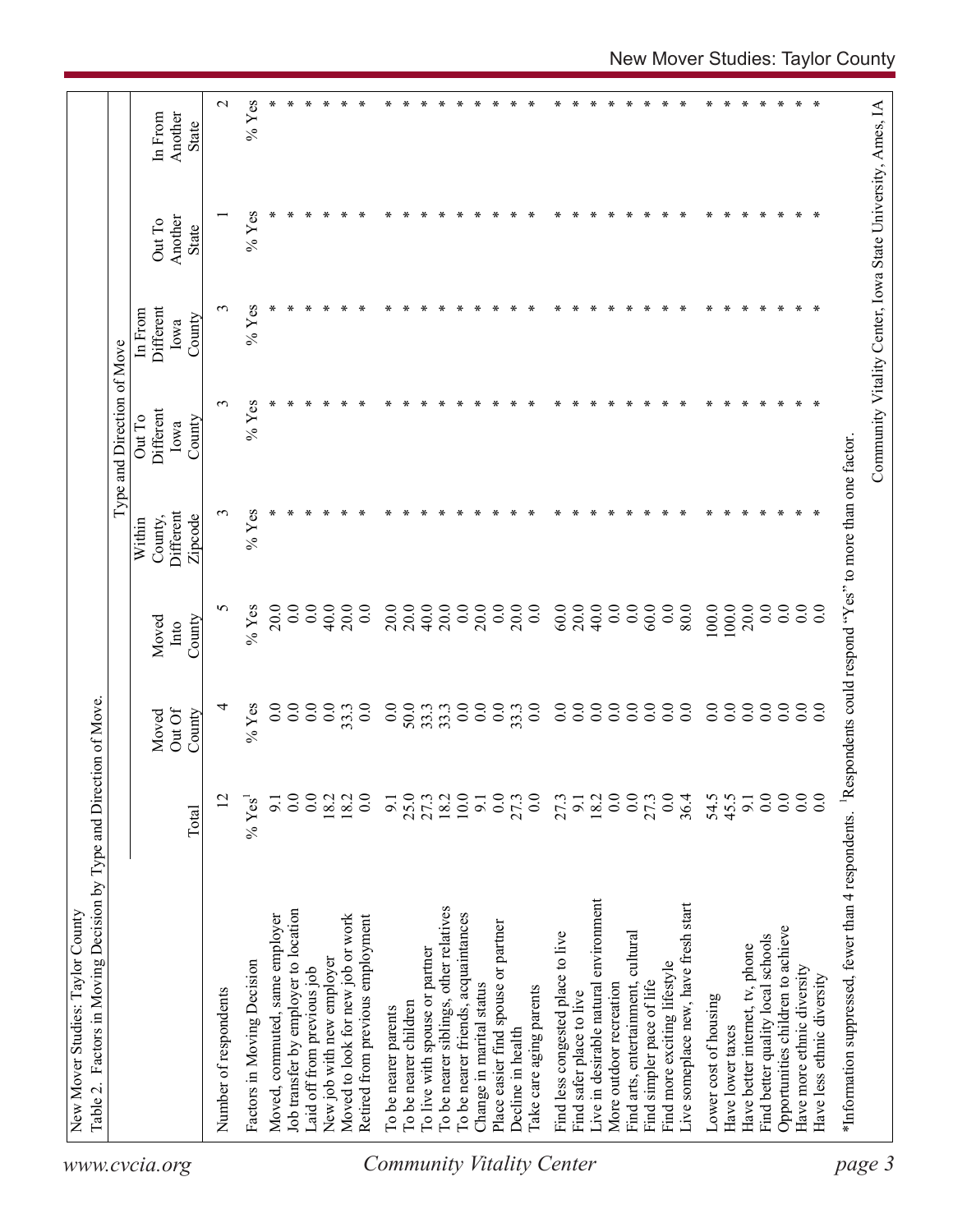| $\ast$<br>$\mathbf{\Omega}$<br>∗<br>∗<br>∗<br>∗<br>$\ast$<br>∗<br>$\ast$<br>$\ast$<br>∗<br>$\ast$<br>$\ast$<br>$\ast$<br>∗<br>∗<br>∗<br>∗<br>∗<br>∗<br>∗<br>∗<br>∗<br>∗<br>Another<br>In From<br><b>State</b><br>$\frac{5}{6}$<br>$\frac{5}{6}$<br>$%$ Yes<br>$%$ Yes<br>$\ast$<br>∗<br>∗<br>∗<br>∗<br>∗<br>∗<br>∗<br>∗<br>∗<br>∗<br>∗<br>∗<br>∗<br>Another<br>Out To<br><b>State</b><br>$%$ Yes<br>$\frac{5}{6}$<br>$%$ Yes<br>∗<br>$\frac{5}{6}$<br>$\ast$<br>3<br>∗<br>∗<br>∗<br>∗<br>∗<br>∗<br>∗<br>∗<br>∗<br>∗<br>∗<br>Different<br>In From<br>County<br>Iowa<br>$\%$<br>$\frac{5}{6}$<br>$\ast$<br>3<br>$%$ Yes<br>∗<br>∗<br>∗<br>∗<br>×<br>$%$ Yes<br>∗<br>∗<br>∗<br>∗<br>∗<br>∗<br>∗<br>∗<br>∗<br>∗<br>∗<br>∗<br>Different<br>Out To<br>County<br>Iowa<br>$%$ Yes<br>$\%$<br>$\%$<br>$%$ Yes<br>∗<br>∗<br>∗<br>$\ast$<br>∗<br>$\ast$<br>∗<br>∗<br>3<br>∗<br>∗<br>∗<br>∗<br>∗<br>∗<br>$\ast$<br>Different<br>∗<br>∗<br>Zipcode<br>County,<br>Within<br>0.0<br>40.0<br>$\%$<br>20.0<br>0.0<br>40.0<br>$\%$<br>0.0<br>20.0<br>40.0<br>20.0<br>20.0<br>0.0<br>5<br>$\%$ Yes<br>80.0<br>20.0<br>$%$ Yes<br>20.0<br>0.0<br>40.0<br>0.0<br>$80.0$<br>0.0<br>0.0<br>20.0<br>20.0<br>3.20<br>3.40<br>20.0<br>County<br>Moved<br>Into<br>25.0<br>0.0<br>0.0<br>25.0<br>50.0<br>$\%$<br>0.0<br>50.0<br>$\%$<br>75.0<br>0.0<br>0.0<br>$0.0\,$<br>$%$ Yes<br>100.0<br>50.0<br>50.0<br>0.0<br>0.0<br>0.0<br>$\overline{0}$ .<br>0.0<br>0.0<br>50.0<br>4.50<br>0.0<br>0.0<br>$%$ Yes<br>1.25<br>4<br>Out Of<br>Moved<br>County<br>$%$ Yes<br>60.9<br>40.0<br>25.0<br>0.0<br>8.3<br>0.0<br>$\%$<br>$\%$<br>0.0<br>0.0<br>2.18<br>$\overline{2}$<br>40.0<br>0.0<br>41.7<br>58.3<br>$16.7$<br>8.3<br>45.5<br>$18.2$<br>$18.2$<br>8.3<br>8.3<br>33.3<br>33.3<br>3.67<br>9.1<br>9.1<br>$\%$ Yes <sup>1</sup><br>Total<br>Ease of finding housing at new location<br>$-5$<br>Used source of information for move<br>Travel or vacation to new location<br>Average rating finding housing (1<br>Attended school or college there<br>Average income category $(1 - 7)$<br>Current community resident<br>IV, magazines, newspapers<br>In or near current city/town<br>Neither difficult or easy (3)<br>Household income for 2004<br>Friends and acquaintances<br>Employer or co-workers<br>$$100,000 - $149,999(6)$<br>Somewhat difficult (2)<br>Number of respondents<br>$$50,000 - $69,999(4)$<br>$$70,000 - $99,999(5)$<br>$$35,000 - $49,999(3)$<br>Less than $$20,000(1)$<br>\$150,000 or more (7)<br>$$20,000 - $34,999 (2)$<br>Previously had lived:<br>Somewhat easy (4)<br>In current county<br>Very difficult (1)<br>In current state<br>Very easy $(5)$<br>Internet<br>Family | $\frac{6}{6}$<br>$\frac{5}{6}$<br>$%$ Yes<br>$%$ Yes<br>*Information suppressed, fewer than 4 respondents. Bespondents could respond "Yes" to more than one source. | Community Vitality Center, Iowa State University, Ames, IA | Table 3. Lived in Area Previously, Sources of Information, Ease of Finding Housing, and Household Income by Type and Direction of Move |  |  | Type and Direction of Move |  |  |
|--------------------------------------------------------------------------------------------------------------------------------------------------------------------------------------------------------------------------------------------------------------------------------------------------------------------------------------------------------------------------------------------------------------------------------------------------------------------------------------------------------------------------------------------------------------------------------------------------------------------------------------------------------------------------------------------------------------------------------------------------------------------------------------------------------------------------------------------------------------------------------------------------------------------------------------------------------------------------------------------------------------------------------------------------------------------------------------------------------------------------------------------------------------------------------------------------------------------------------------------------------------------------------------------------------------------------------------------------------------------------------------------------------------------------------------------------------------------------------------------------------------------------------------------------------------------------------------------------------------------------------------------------------------------------------------------------------------------------------------------------------------------------------------------------------------------------------------------------------------------------------------------------------------------------------------------------------------------------------------------------------------------------------------------------------------------------------------------------------------------------------------------------------------------------------------------------------------------------------------------------------------------------------------------------------------------------------------------------------------------------------------------------------------------------------------------------------------------------------------------------------------------------------------------------------------------------------------------------------------------------------------------------------------------------|---------------------------------------------------------------------------------------------------------------------------------------------------------------------|------------------------------------------------------------|----------------------------------------------------------------------------------------------------------------------------------------|--|--|----------------------------|--|--|
|                                                                                                                                                                                                                                                                                                                                                                                                                                                                                                                                                                                                                                                                                                                                                                                                                                                                                                                                                                                                                                                                                                                                                                                                                                                                                                                                                                                                                                                                                                                                                                                                                                                                                                                                                                                                                                                                                                                                                                                                                                                                                                                                                                                                                                                                                                                                                                                                                                                                                                                                                                                                                                                                          |                                                                                                                                                                     |                                                            |                                                                                                                                        |  |  |                            |  |  |
|                                                                                                                                                                                                                                                                                                                                                                                                                                                                                                                                                                                                                                                                                                                                                                                                                                                                                                                                                                                                                                                                                                                                                                                                                                                                                                                                                                                                                                                                                                                                                                                                                                                                                                                                                                                                                                                                                                                                                                                                                                                                                                                                                                                                                                                                                                                                                                                                                                                                                                                                                                                                                                                                          |                                                                                                                                                                     |                                                            |                                                                                                                                        |  |  |                            |  |  |
|                                                                                                                                                                                                                                                                                                                                                                                                                                                                                                                                                                                                                                                                                                                                                                                                                                                                                                                                                                                                                                                                                                                                                                                                                                                                                                                                                                                                                                                                                                                                                                                                                                                                                                                                                                                                                                                                                                                                                                                                                                                                                                                                                                                                                                                                                                                                                                                                                                                                                                                                                                                                                                                                          |                                                                                                                                                                     |                                                            |                                                                                                                                        |  |  |                            |  |  |
|                                                                                                                                                                                                                                                                                                                                                                                                                                                                                                                                                                                                                                                                                                                                                                                                                                                                                                                                                                                                                                                                                                                                                                                                                                                                                                                                                                                                                                                                                                                                                                                                                                                                                                                                                                                                                                                                                                                                                                                                                                                                                                                                                                                                                                                                                                                                                                                                                                                                                                                                                                                                                                                                          |                                                                                                                                                                     |                                                            |                                                                                                                                        |  |  |                            |  |  |
|                                                                                                                                                                                                                                                                                                                                                                                                                                                                                                                                                                                                                                                                                                                                                                                                                                                                                                                                                                                                                                                                                                                                                                                                                                                                                                                                                                                                                                                                                                                                                                                                                                                                                                                                                                                                                                                                                                                                                                                                                                                                                                                                                                                                                                                                                                                                                                                                                                                                                                                                                                                                                                                                          |                                                                                                                                                                     |                                                            |                                                                                                                                        |  |  |                            |  |  |
|                                                                                                                                                                                                                                                                                                                                                                                                                                                                                                                                                                                                                                                                                                                                                                                                                                                                                                                                                                                                                                                                                                                                                                                                                                                                                                                                                                                                                                                                                                                                                                                                                                                                                                                                                                                                                                                                                                                                                                                                                                                                                                                                                                                                                                                                                                                                                                                                                                                                                                                                                                                                                                                                          |                                                                                                                                                                     |                                                            |                                                                                                                                        |  |  |                            |  |  |
|                                                                                                                                                                                                                                                                                                                                                                                                                                                                                                                                                                                                                                                                                                                                                                                                                                                                                                                                                                                                                                                                                                                                                                                                                                                                                                                                                                                                                                                                                                                                                                                                                                                                                                                                                                                                                                                                                                                                                                                                                                                                                                                                                                                                                                                                                                                                                                                                                                                                                                                                                                                                                                                                          |                                                                                                                                                                     |                                                            |                                                                                                                                        |  |  |                            |  |  |
|                                                                                                                                                                                                                                                                                                                                                                                                                                                                                                                                                                                                                                                                                                                                                                                                                                                                                                                                                                                                                                                                                                                                                                                                                                                                                                                                                                                                                                                                                                                                                                                                                                                                                                                                                                                                                                                                                                                                                                                                                                                                                                                                                                                                                                                                                                                                                                                                                                                                                                                                                                                                                                                                          |                                                                                                                                                                     |                                                            |                                                                                                                                        |  |  |                            |  |  |
|                                                                                                                                                                                                                                                                                                                                                                                                                                                                                                                                                                                                                                                                                                                                                                                                                                                                                                                                                                                                                                                                                                                                                                                                                                                                                                                                                                                                                                                                                                                                                                                                                                                                                                                                                                                                                                                                                                                                                                                                                                                                                                                                                                                                                                                                                                                                                                                                                                                                                                                                                                                                                                                                          |                                                                                                                                                                     |                                                            |                                                                                                                                        |  |  |                            |  |  |
|                                                                                                                                                                                                                                                                                                                                                                                                                                                                                                                                                                                                                                                                                                                                                                                                                                                                                                                                                                                                                                                                                                                                                                                                                                                                                                                                                                                                                                                                                                                                                                                                                                                                                                                                                                                                                                                                                                                                                                                                                                                                                                                                                                                                                                                                                                                                                                                                                                                                                                                                                                                                                                                                          |                                                                                                                                                                     |                                                            |                                                                                                                                        |  |  |                            |  |  |
|                                                                                                                                                                                                                                                                                                                                                                                                                                                                                                                                                                                                                                                                                                                                                                                                                                                                                                                                                                                                                                                                                                                                                                                                                                                                                                                                                                                                                                                                                                                                                                                                                                                                                                                                                                                                                                                                                                                                                                                                                                                                                                                                                                                                                                                                                                                                                                                                                                                                                                                                                                                                                                                                          |                                                                                                                                                                     |                                                            |                                                                                                                                        |  |  |                            |  |  |
|                                                                                                                                                                                                                                                                                                                                                                                                                                                                                                                                                                                                                                                                                                                                                                                                                                                                                                                                                                                                                                                                                                                                                                                                                                                                                                                                                                                                                                                                                                                                                                                                                                                                                                                                                                                                                                                                                                                                                                                                                                                                                                                                                                                                                                                                                                                                                                                                                                                                                                                                                                                                                                                                          |                                                                                                                                                                     |                                                            |                                                                                                                                        |  |  |                            |  |  |
|                                                                                                                                                                                                                                                                                                                                                                                                                                                                                                                                                                                                                                                                                                                                                                                                                                                                                                                                                                                                                                                                                                                                                                                                                                                                                                                                                                                                                                                                                                                                                                                                                                                                                                                                                                                                                                                                                                                                                                                                                                                                                                                                                                                                                                                                                                                                                                                                                                                                                                                                                                                                                                                                          |                                                                                                                                                                     |                                                            |                                                                                                                                        |  |  |                            |  |  |
|                                                                                                                                                                                                                                                                                                                                                                                                                                                                                                                                                                                                                                                                                                                                                                                                                                                                                                                                                                                                                                                                                                                                                                                                                                                                                                                                                                                                                                                                                                                                                                                                                                                                                                                                                                                                                                                                                                                                                                                                                                                                                                                                                                                                                                                                                                                                                                                                                                                                                                                                                                                                                                                                          |                                                                                                                                                                     |                                                            |                                                                                                                                        |  |  |                            |  |  |
|                                                                                                                                                                                                                                                                                                                                                                                                                                                                                                                                                                                                                                                                                                                                                                                                                                                                                                                                                                                                                                                                                                                                                                                                                                                                                                                                                                                                                                                                                                                                                                                                                                                                                                                                                                                                                                                                                                                                                                                                                                                                                                                                                                                                                                                                                                                                                                                                                                                                                                                                                                                                                                                                          |                                                                                                                                                                     |                                                            |                                                                                                                                        |  |  |                            |  |  |
|                                                                                                                                                                                                                                                                                                                                                                                                                                                                                                                                                                                                                                                                                                                                                                                                                                                                                                                                                                                                                                                                                                                                                                                                                                                                                                                                                                                                                                                                                                                                                                                                                                                                                                                                                                                                                                                                                                                                                                                                                                                                                                                                                                                                                                                                                                                                                                                                                                                                                                                                                                                                                                                                          |                                                                                                                                                                     |                                                            |                                                                                                                                        |  |  |                            |  |  |
|                                                                                                                                                                                                                                                                                                                                                                                                                                                                                                                                                                                                                                                                                                                                                                                                                                                                                                                                                                                                                                                                                                                                                                                                                                                                                                                                                                                                                                                                                                                                                                                                                                                                                                                                                                                                                                                                                                                                                                                                                                                                                                                                                                                                                                                                                                                                                                                                                                                                                                                                                                                                                                                                          |                                                                                                                                                                     |                                                            |                                                                                                                                        |  |  |                            |  |  |
|                                                                                                                                                                                                                                                                                                                                                                                                                                                                                                                                                                                                                                                                                                                                                                                                                                                                                                                                                                                                                                                                                                                                                                                                                                                                                                                                                                                                                                                                                                                                                                                                                                                                                                                                                                                                                                                                                                                                                                                                                                                                                                                                                                                                                                                                                                                                                                                                                                                                                                                                                                                                                                                                          |                                                                                                                                                                     |                                                            |                                                                                                                                        |  |  |                            |  |  |
|                                                                                                                                                                                                                                                                                                                                                                                                                                                                                                                                                                                                                                                                                                                                                                                                                                                                                                                                                                                                                                                                                                                                                                                                                                                                                                                                                                                                                                                                                                                                                                                                                                                                                                                                                                                                                                                                                                                                                                                                                                                                                                                                                                                                                                                                                                                                                                                                                                                                                                                                                                                                                                                                          |                                                                                                                                                                     |                                                            |                                                                                                                                        |  |  |                            |  |  |
|                                                                                                                                                                                                                                                                                                                                                                                                                                                                                                                                                                                                                                                                                                                                                                                                                                                                                                                                                                                                                                                                                                                                                                                                                                                                                                                                                                                                                                                                                                                                                                                                                                                                                                                                                                                                                                                                                                                                                                                                                                                                                                                                                                                                                                                                                                                                                                                                                                                                                                                                                                                                                                                                          |                                                                                                                                                                     |                                                            |                                                                                                                                        |  |  |                            |  |  |
|                                                                                                                                                                                                                                                                                                                                                                                                                                                                                                                                                                                                                                                                                                                                                                                                                                                                                                                                                                                                                                                                                                                                                                                                                                                                                                                                                                                                                                                                                                                                                                                                                                                                                                                                                                                                                                                                                                                                                                                                                                                                                                                                                                                                                                                                                                                                                                                                                                                                                                                                                                                                                                                                          |                                                                                                                                                                     |                                                            |                                                                                                                                        |  |  |                            |  |  |
|                                                                                                                                                                                                                                                                                                                                                                                                                                                                                                                                                                                                                                                                                                                                                                                                                                                                                                                                                                                                                                                                                                                                                                                                                                                                                                                                                                                                                                                                                                                                                                                                                                                                                                                                                                                                                                                                                                                                                                                                                                                                                                                                                                                                                                                                                                                                                                                                                                                                                                                                                                                                                                                                          |                                                                                                                                                                     |                                                            |                                                                                                                                        |  |  |                            |  |  |
|                                                                                                                                                                                                                                                                                                                                                                                                                                                                                                                                                                                                                                                                                                                                                                                                                                                                                                                                                                                                                                                                                                                                                                                                                                                                                                                                                                                                                                                                                                                                                                                                                                                                                                                                                                                                                                                                                                                                                                                                                                                                                                                                                                                                                                                                                                                                                                                                                                                                                                                                                                                                                                                                          |                                                                                                                                                                     |                                                            |                                                                                                                                        |  |  |                            |  |  |
|                                                                                                                                                                                                                                                                                                                                                                                                                                                                                                                                                                                                                                                                                                                                                                                                                                                                                                                                                                                                                                                                                                                                                                                                                                                                                                                                                                                                                                                                                                                                                                                                                                                                                                                                                                                                                                                                                                                                                                                                                                                                                                                                                                                                                                                                                                                                                                                                                                                                                                                                                                                                                                                                          |                                                                                                                                                                     |                                                            |                                                                                                                                        |  |  |                            |  |  |
|                                                                                                                                                                                                                                                                                                                                                                                                                                                                                                                                                                                                                                                                                                                                                                                                                                                                                                                                                                                                                                                                                                                                                                                                                                                                                                                                                                                                                                                                                                                                                                                                                                                                                                                                                                                                                                                                                                                                                                                                                                                                                                                                                                                                                                                                                                                                                                                                                                                                                                                                                                                                                                                                          |                                                                                                                                                                     |                                                            |                                                                                                                                        |  |  |                            |  |  |
|                                                                                                                                                                                                                                                                                                                                                                                                                                                                                                                                                                                                                                                                                                                                                                                                                                                                                                                                                                                                                                                                                                                                                                                                                                                                                                                                                                                                                                                                                                                                                                                                                                                                                                                                                                                                                                                                                                                                                                                                                                                                                                                                                                                                                                                                                                                                                                                                                                                                                                                                                                                                                                                                          |                                                                                                                                                                     |                                                            |                                                                                                                                        |  |  |                            |  |  |
|                                                                                                                                                                                                                                                                                                                                                                                                                                                                                                                                                                                                                                                                                                                                                                                                                                                                                                                                                                                                                                                                                                                                                                                                                                                                                                                                                                                                                                                                                                                                                                                                                                                                                                                                                                                                                                                                                                                                                                                                                                                                                                                                                                                                                                                                                                                                                                                                                                                                                                                                                                                                                                                                          |                                                                                                                                                                     |                                                            |                                                                                                                                        |  |  |                            |  |  |
|                                                                                                                                                                                                                                                                                                                                                                                                                                                                                                                                                                                                                                                                                                                                                                                                                                                                                                                                                                                                                                                                                                                                                                                                                                                                                                                                                                                                                                                                                                                                                                                                                                                                                                                                                                                                                                                                                                                                                                                                                                                                                                                                                                                                                                                                                                                                                                                                                                                                                                                                                                                                                                                                          |                                                                                                                                                                     |                                                            |                                                                                                                                        |  |  |                            |  |  |
|                                                                                                                                                                                                                                                                                                                                                                                                                                                                                                                                                                                                                                                                                                                                                                                                                                                                                                                                                                                                                                                                                                                                                                                                                                                                                                                                                                                                                                                                                                                                                                                                                                                                                                                                                                                                                                                                                                                                                                                                                                                                                                                                                                                                                                                                                                                                                                                                                                                                                                                                                                                                                                                                          |                                                                                                                                                                     |                                                            |                                                                                                                                        |  |  |                            |  |  |
|                                                                                                                                                                                                                                                                                                                                                                                                                                                                                                                                                                                                                                                                                                                                                                                                                                                                                                                                                                                                                                                                                                                                                                                                                                                                                                                                                                                                                                                                                                                                                                                                                                                                                                                                                                                                                                                                                                                                                                                                                                                                                                                                                                                                                                                                                                                                                                                                                                                                                                                                                                                                                                                                          |                                                                                                                                                                     |                                                            |                                                                                                                                        |  |  |                            |  |  |
|                                                                                                                                                                                                                                                                                                                                                                                                                                                                                                                                                                                                                                                                                                                                                                                                                                                                                                                                                                                                                                                                                                                                                                                                                                                                                                                                                                                                                                                                                                                                                                                                                                                                                                                                                                                                                                                                                                                                                                                                                                                                                                                                                                                                                                                                                                                                                                                                                                                                                                                                                                                                                                                                          |                                                                                                                                                                     |                                                            |                                                                                                                                        |  |  |                            |  |  |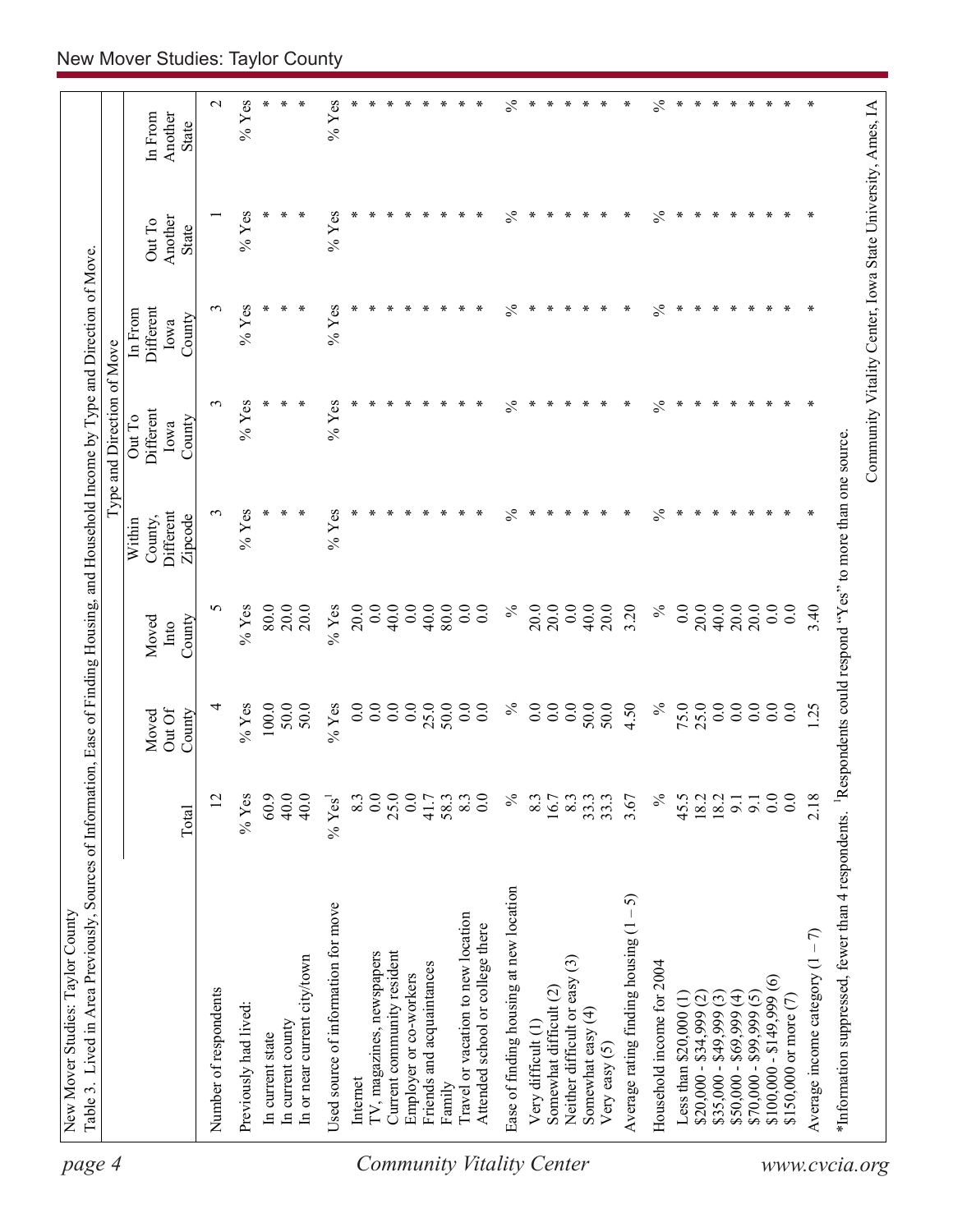|                                  |                                                    |                  |                           |                         |                                           | ype and Direction of Move             |                                        |                                                            |                             |
|----------------------------------|----------------------------------------------------|------------------|---------------------------|-------------------------|-------------------------------------------|---------------------------------------|----------------------------------------|------------------------------------------------------------|-----------------------------|
| www.cvcia.org                    |                                                    | Total            | Out Of<br>County<br>Moved | County<br>Moved<br>Into | Different<br>County,<br>Zipcode<br>Within | Different<br>Out To<br>County<br>Iowa | Different<br>In From<br>County<br>Iowa | Another<br>Out To<br><b>State</b>                          | In From<br>Another<br>State |
|                                  | Number of respondents                              | 12               | 4                         | S                       | $\epsilon$                                | $\epsilon$                            | $\epsilon$                             |                                                            | $\mathbf{\Omega}$           |
|                                  | Current location income compared with              |                  | $\%$                      | $\%$                    | ≾                                         |                                       |                                        | $\frac{5}{6}$                                              |                             |
|                                  | previous location income                           | $\%$             |                           |                         |                                           | $\%$                                  | $\%$                                   |                                                            | $\%$                        |
|                                  | Significantly lower income (1)                     | 16.7             | 0.0                       | 20.0                    | ∗                                         | ∗                                     | ∗                                      | ∗                                                          | $\ast$                      |
|                                  | Somewhat lower income (2)                          | 8.3              | 0.0                       | 20.0                    | ∗                                         | ∗                                     | ∗                                      | ∗                                                          | $\ast$                      |
|                                  | About same income (3)                              | $58.3$<br>0.0    | 0.0                       | 40.0                    | $\ast$                                    | ∗                                     | ∗                                      | ∗                                                          | $\ast$                      |
|                                  | Somewhat higher income (4)                         |                  | 0.0                       | 0.0                     | $\ast$                                    | ∗                                     | ∗                                      | ∗                                                          | $\ast$                      |
|                                  | Significantly higher income (5)                    | 16.7             | 0.0                       | 20.0                    | ∗                                         | ∗                                     | ∗                                      | ∗                                                          | $\ast$                      |
|                                  | Average comparison income $(1 - 5)$                | 2.92             | 3.00                      | 2.80                    | ∗                                         | ∗                                     | ∗                                      | ∗                                                          | ∗                           |
|                                  | Satisfaction with previous location                | $\%$             | $\%$                      | $\%$                    | $\frac{5}{6}$                             | $\%$                                  | $\%$                                   | $\%$                                                       | $\frac{5}{6}$               |
|                                  | Very dissatisfied (1                               | 8.3              | 0.0                       | 20.0                    | ∗                                         | ∗                                     | ∗                                      | ∗                                                          | ∗                           |
|                                  | Somewhat dissatisfied (2)                          | 25.0             | 0.0                       | 60.0                    | $\ast$                                    | ∗                                     | ∗                                      | ∗                                                          | $\ast$                      |
|                                  | Neither dissatisfied or satisfied (3)              | $8.3\,$          | 25.0                      | 0.0                     | ∗                                         | ∗                                     | ∗                                      | ∗                                                          | $\ast$                      |
|                                  | Somewhat satisfied (4)                             | $8.\overline{3}$ | 0.0                       | 0.0                     | $\ast$                                    | ∗                                     | ∗                                      | ∗                                                          | $\ast$                      |
|                                  | Very satisfied (5)                                 | 50.0             | 75.0                      | 20.0                    | $\ast$                                    | ∗                                     | ∗                                      | ∗                                                          | $\ast$                      |
|                                  | Average satisfaction previous $(1 - 5)$            | 3.67             | 4.50                      | 2.40                    | ∗                                         | ∗                                     | ∗                                      | ∗                                                          | $\ast$                      |
| <b>Community Vitality Center</b> | Satisfaction with current location                 | $\%$             | $\%$                      | $\%$                    | $\%$                                      | $\frac{5}{6}$                         | $\%$                                   | $\%$                                                       | $\frac{6}{6}$               |
|                                  | Very dissatisfied (1                               |                  | 0.0                       | 0.0                     | ∗                                         | ∗                                     | ∗                                      | ∗                                                          | ∗                           |
|                                  | Somewhat dissatisfied (2)                          | $0.0$<br>33.3    | 0.0                       | 60.0                    | $\ast$                                    | ∗                                     | ∗                                      | ∗                                                          | $\ast$                      |
|                                  | Neither dissatisfied or satisfied (3)              | 8.3              | 25.0                      | 0.0                     | $\ast$                                    | ∗                                     | ∗                                      | ∗                                                          | $\ast$                      |
|                                  | Somewhat satisfied (4)                             | 0.0              | 0.0                       | 0.0                     | ∗                                         | ∗                                     | ∗                                      | ∗                                                          | $\ast$                      |
|                                  | Very satisfied (5)                                 | 58.3             | 75.0                      | 40.0                    | $\ast$                                    | ∗                                     | ∗                                      | ∗                                                          | $\ast$                      |
|                                  | $-5)$<br>Average satisfaction current (1           | 3.83             | 4.50                      | 3.20                    | $\ast$                                    | ∗                                     | ∗                                      | ∗                                                          | $\ast$                      |
|                                  | Would do move over again                           | $\%$             | $\%$                      | $\%$                    | $\mathcal{S}_{\mathsf{o}}$                | $\%$                                  | $\%$                                   | $\%$                                                       | $\%$                        |
|                                  | Definitely not (1)                                 | 0.0              | 0.0                       | 0.0                     | $\ast$                                    | $\ast$                                | ∗                                      | ∗                                                          | ∗                           |
|                                  | Probably not (2)                                   | 18.2             | 0.0                       | 20.0                    | $\ast$                                    | ∗                                     | ∗                                      | ∗                                                          | $\ast$                      |
|                                  | Undecided $(3)$                                    | 0.0              | 0.0                       | 0.0                     | $\ast$                                    | $\ast$                                | $\ast$                                 | $\ast$                                                     | $\ast$                      |
|                                  | Probably yes (4)                                   | $36.4$<br>45.5   | 33.3                      | 60.0                    | $\ast$                                    | ∗                                     | $\ast$                                 | $\ast$                                                     | $\ast$                      |
|                                  | Definitely yes (5)                                 |                  | 66.7                      | 20.0                    | $\ast$                                    | ∗                                     | $\ast$                                 | ∗                                                          | $\ast$                      |
|                                  | Average rating do move over $(1 - 5)$              | 4.09             | 4.67                      | 3.80                    | $\ast$                                    | $\ast$                                | ∗                                      | $\ast$                                                     | ∗                           |
| page 5                           | *Information suppressed, fewer than 4 respondents. |                  |                           |                         |                                           |                                       |                                        |                                                            |                             |
|                                  |                                                    |                  |                           |                         |                                           |                                       |                                        | Community Vitality Center, Iowa State University, Ames, IA |                             |
|                                  |                                                    |                  |                           |                         |                                           |                                       |                                        |                                                            |                             |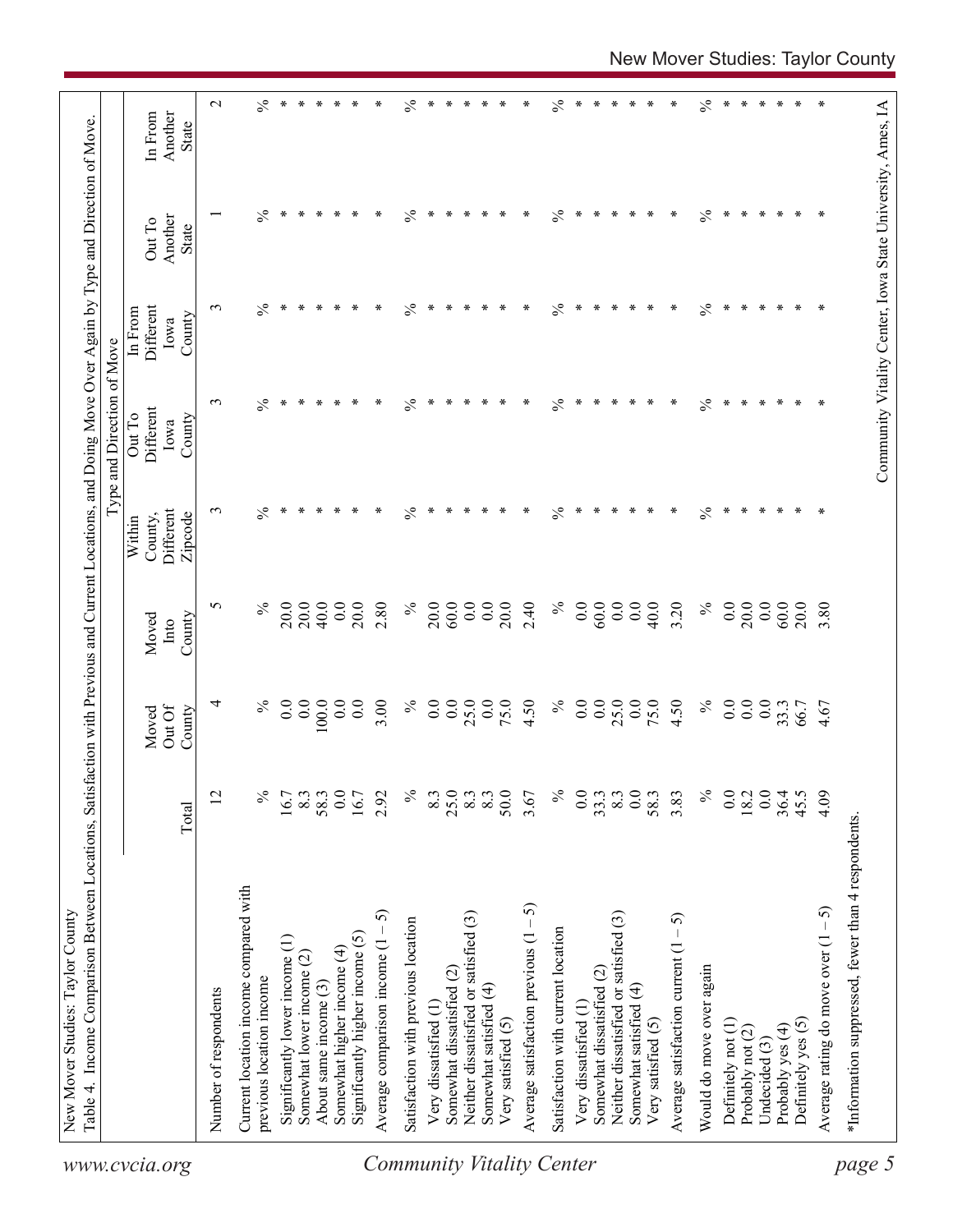|                                                       |                  |                 |               |                                                 | Type and Direction of Move  |                              |                                                            |                    |
|-------------------------------------------------------|------------------|-----------------|---------------|-------------------------------------------------|-----------------------------|------------------------------|------------------------------------------------------------|--------------------|
|                                                       |                  | Out Of<br>Moved | Moved<br>Into | Different<br>County,<br>Within                  | Different<br>Out To<br>Iowa | Different<br>In From<br>Iowa | Another<br>Out To                                          | Another<br>In From |
|                                                       | Total            | County          | County        | Zipcode                                         | County                      | County                       | <b>State</b>                                               | <b>State</b>       |
| Number of respondents                                 | 737              | 327             | 366           | 85                                              | 206                         | 207                          | 121                                                        | 159                |
| Median age in years                                   | 46.0             | 42.0            | 48.0          | 45.0                                            | 43.0                        | 44.0                         | 41.0                                                       | 53.5               |
| Selected age categories                               | $\frac{5}{6}$    | $\%$            | $\%$          | $\%$                                            | $\%$                        | $\%$                         | $\%$                                                       | $\%$               |
| % Age 70 or older<br>% Age $25 - 34$                  | 21.3<br>13.2     | 22.0<br>9.8     | 18.9<br>14.5  | 20.0<br>24.7                                    | 20.9<br>10.2                | 12.6<br>21.7                 | 24.0<br>9.1                                                | 17.0<br>15.1       |
| Gender                                                | $\%$             | $\%$            | $\%$          | $\%$                                            | $\%$                        | $\%$                         | $\%$                                                       | $\%$               |
| $\%$ Male                                             | 54.5             |                 | 50.4          |                                                 | 54.6                        | 46.1                         | 63.0                                                       | 56.1               |
| % Female                                              | 45.5             | 57.7<br>42.3    | 49.6          | 54.8<br>45.2                                    | 45.4                        | 53.9                         | 37.0                                                       | 43.9               |
| Marital status                                        | $\%$             | $\%$            | $\%$          | $\%$                                            | $\%$                        | $\%$                         | $\%$                                                       | $\%$               |
| % Never married                                       | 12.0             | 15.8            | 8.6           | 10.7                                            | 13.8                        | 10.8                         | 19.3                                                       | 5.7                |
| % Married                                             | 62.4             | 61.8            | 61.9<br>20.5  | 64.3                                            | 16.8<br>60.1                | 25.0<br>57.4                 | 64.7                                                       | 67.7               |
| % Divorced or separated<br>% Widowed                  | 16.3<br>9.4      | 9.0<br>13.3     | 9.1           | 14.3<br>10.7                                    | 9.4                         | 6.9                          | 7.6<br>8.4                                                 | 14.5<br>12.0       |
| Highest level of education completed                  | $\%$             | $\%$            | $\%$          | $\%$                                            | $\%$                        | $\%$                         | $\%$                                                       | $\%$               |
| % Less than high school graduate                      | $\overline{5.1}$ | 5.8             | $\frac{1}{4}$ | 7.2                                             | 6.8                         | $3.\overline{5}$             | 4.2                                                        | 5.0                |
| % High school graduate or equivalent                  | 17.3             | 16.7            | 16.3          | 25.0                                            | 20.0                        | 17.6                         | $11.0$ $\,$                                                | $14.6$<br>31.6     |
| % Some college or vocational training                 | 28.3             | 26.0            | 30.3          | 28.6                                            | 31.2                        | 29.3                         | 16.9                                                       |                    |
| % Bachelor degree or more<br>% Associate degree       | 10.6<br>38.8     | 11.8            | 10.7<br>38.5  | 29.8<br>6.6                                     | 12.7<br>29.3                | 12.7<br>37.0                 | 57.6<br>10.2                                               | 8.2<br>40.5        |
| Most important reason for moving                      |                  |                 |               |                                                 |                             |                              |                                                            |                    |
| Number of reasons                                     | 1,011            | 458             | 498           | 115                                             | 289                         | 288                          | 169                                                        | 210                |
| Type of reason                                        | $\%$             | $\%$            | $\%$          | $\%$                                            | $\%$                        | $\%$                         | $\%$                                                       | $\%$               |
| Work, income, retirement, education                   | 38.4             | 47.2            | 36.5          | 15.7                                            | 45.0                        | 36.1                         | 50.9                                                       | 37.1               |
| Family, friends, health                               | 22.3             | 18.1            | 27.5          | 13.9                                            | 20.8                        | 23.3                         | 13.6                                                       | 33.3               |
| Community, services, amenities                        | 22.0             | 22.0            | 21.9          | 19.1                                            | 18.0                        | 21.2                         | 29.0                                                       | 22.9               |
| Housing<br>Other                                      | 1.6<br>15.7      | $10.5$<br>2.2   | 12.4<br>1.6   | 50.4<br>$_{0.0}$                                | $13.8$<br>2.3               | 17.0<br>2.3                  | 4.7<br>1.8                                                 | 0.5<br>62          |
|                                                       |                  |                 |               |                                                 |                             |                              |                                                            |                    |
| Number of reasons exceeds number of respondents becan |                  |                 |               | use some respondents gave more than one reason. |                             |                              | Community Vitality Center, Iowa State University, Ames, IA |                    |
|                                                       |                  |                 |               |                                                 |                             |                              |                                                            |                    |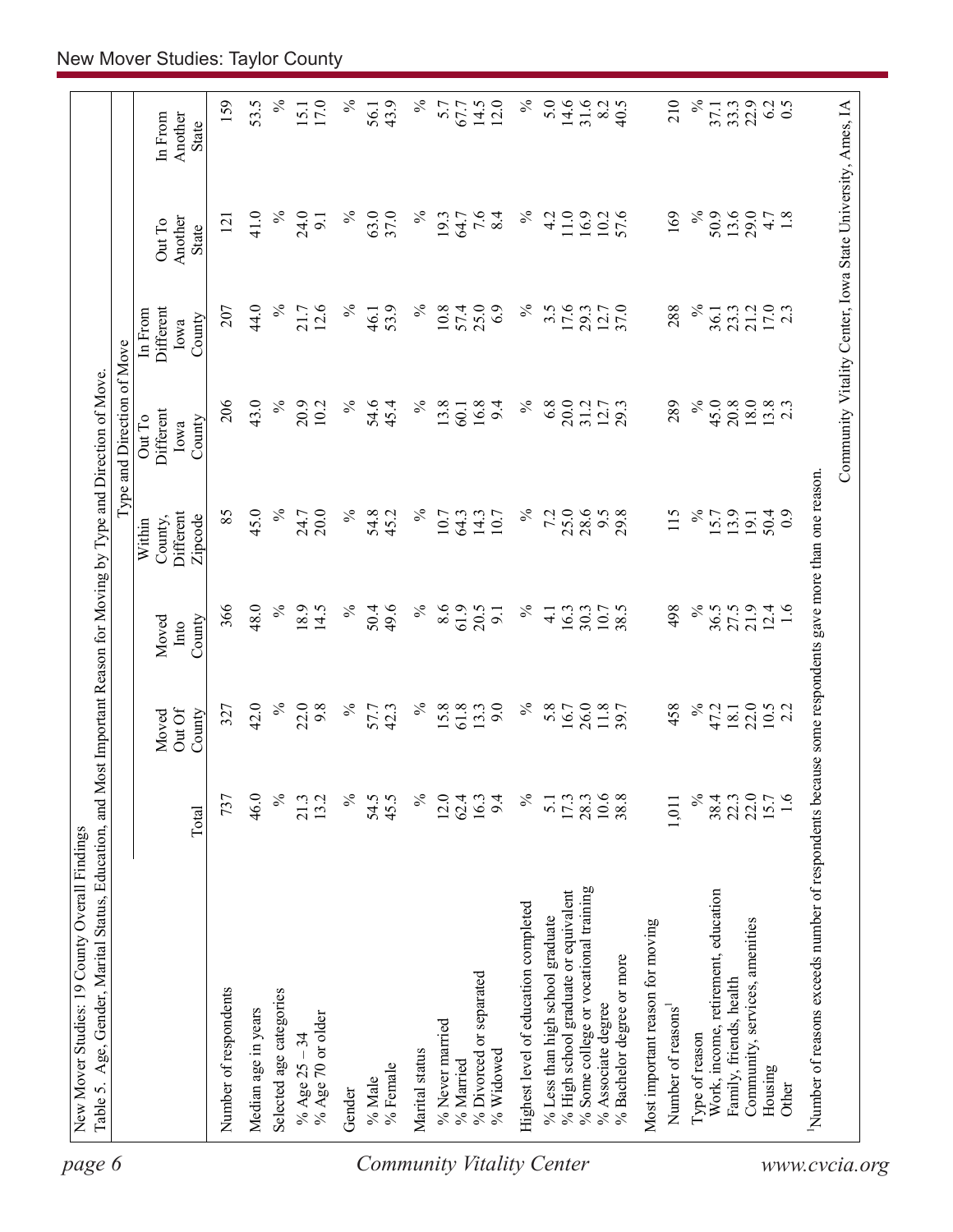|                                  | Table 6. Factors in Moving Decision by Type and Direction of Move. |                  |                           |                         |                                           | Type and Direction of Move            |                                        |                                                            |                                    |
|----------------------------------|--------------------------------------------------------------------|------------------|---------------------------|-------------------------|-------------------------------------------|---------------------------------------|----------------------------------------|------------------------------------------------------------|------------------------------------|
| www.cvcia.org                    |                                                                    | Total            | Out Of<br>County<br>Moved | County<br>Moved<br>Into | Different<br>Zipcode<br>County,<br>Within | Different<br>Out To<br>County<br>Iowa | Different<br>In From<br>County<br>Iowa | Another<br>Out To<br>State                                 | Another<br>In From<br><b>State</b> |
|                                  | Number of respondents                                              | 737              | 327                       | 366                     | 85                                        | 206                                   | 207                                    | $\overline{2}$                                             | 159                                |
|                                  | Factors in Moving Decision                                         | $\%$ Yes         | $%$ Yes                   | $%$ Yes                 | $%$ Yes                                   | $%$ Yes                               | $%$ Yes                                | $%$ Yes                                                    | $%$ Yes                            |
|                                  | Moved, commuted, same employer                                     | 14.2             | 12.6                      | 13.3                    | 28.8                                      | 16.7                                  | 18.8                                   | 5.5                                                        | 6.4                                |
|                                  | Job transfer by employer to location                               | 7.6              | 9.8                       | $\overline{7.1}$        |                                           | 7.8                                   | $\frac{0}{4}$                          | 13.4                                                       | 11.0                               |
|                                  | Laid off from previous job                                         | 4.9              | 7.9                       | 3.4                     | 0.0                                       | 8.3                                   | 3.1                                    | $\overline{71}$                                            | 3.9                                |
|                                  | New job with new employer                                          | 26.7             | $34.3$<br>19.4            | 24.7                    | 3.8                                       | 29.7                                  | 25.6                                   | 42.1                                                       | 23.5                               |
|                                  | Moved to look for new job or work                                  | 16.5             |                           | 15.9                    | 5.0                                       | 15.0                                  | 13.6                                   | 27.0                                                       | 18.8                               |
|                                  | Retired from previous employment                                   | 14.4             | $\Xi$                     | 16.9                    | 12.2                                      | 10.8                                  | 14.6                                   | 11.7                                                       | 19.9                               |
|                                  | To be nearer parents                                               | 23.7             | 21.0                      | 30.5                    |                                           | 19.7                                  | 30.2                                   | 23.1                                                       | 30.9                               |
|                                  | To be nearer children                                              | 20.1             | 21.3                      | 22.3                    | $7.\overline{5}$                          | 24.4                                  | 19.7                                   | 16.0                                                       | 25.6                               |
|                                  | To live with spouse or partner                                     |                  | 15.5                      | 14.3                    | 16.5                                      | 17.6                                  | 19.0                                   | 12.0                                                       | 8.0                                |
|                                  | To be nearer siblings, other relatives                             | $15.0$<br>$30.5$ | 26.6                      | 38.4                    | $\Xi$                                     | 24.7                                  | 34.3                                   | 29.7                                                       | 43.6                               |
|                                  | To be nearer friends, acquaintances                                | 29.6             | 29.3                      | 32.6                    | 21.5                                      | 30.7                                  | 34.8                                   | 27.0                                                       | 29.6                               |
|                                  | Change in marital status                                           | 13.2             | 12.1                      | 13.3                    | 16.0                                      | 12.6                                  | 16.0                                   | $\overline{111}$                                           | 9.8                                |
|                                  | Place easier find spouse or partner                                | 7.9              | 12.7                      | $\frac{1}{4}$           | 3.7                                       | 9.6                                   |                                        | 17.9                                                       | 2.6                                |
|                                  | Decline in health                                                  | 10.4             | 7.6                       | 11.5                    | 12.3                                      | $\frac{6}{4}$ .5                      | 5.0000                                 | 6.0                                                        | 17.4                               |
| <b>Community Vitality Center</b> | Take care aging parents                                            | 5.9              | $\overline{51}$           | $\overline{7.6}$        | $\overline{12}$                           |                                       |                                        | 6.0                                                        | 10.4                               |
|                                  | Find less congested place to live                                  | 28.2             | 15.2                      | 39.2                    | 27.2                                      | 20.6                                  | 32.3                                   | 6.0                                                        | 48.1                               |
|                                  | Find safer place to live                                           | 26.1             | 15.9                      | 35.9                    | 18.5                                      | 21.3                                  | 30.0                                   | 6.8                                                        | 43.5                               |
|                                  | Live in desirable natural environment                              | 35.8             | 29.9                      | 43.5                    | 25.9                                      | 31.0                                  | 43.8                                   | 28.2                                                       | 43.1                               |
|                                  | More outdoor recreation                                            | 29.3             | 28.3                      | 31.7                    | 22.2                                      | 24.2                                  | 36.1                                   | 35.0                                                       | 26.0                               |
|                                  | Find arts, entertainment, cultural                                 | 23.7             | 36.1                      | 15.8                    | 6.2                                       | 28.1                                  | 16.9                                   | 49.6                                                       | 14.3                               |
|                                  | Find simpler pace of life                                          | $36.8$<br>$22.4$ | 25.2                      | 49.6                    | 24.7                                      | 30.0                                  | 44.8                                   | 16.9                                                       | 55.8                               |
|                                  | Find more exciting lifestyle                                       |                  | 31.3                      | 17.7                    | 8.6                                       | 25.0                                  | 21.4                                   | 41.9                                                       | 13.0                               |
|                                  | Live someplace new, have fresh start                               | 41.4             | 39.5                      | 43.2                    | 37.0                                      | 38.2                                  | 43.8                                   | 41.7                                                       | 42.5                               |
|                                  | Lower cost of housing                                              | 31.7             | 20.1                      | 41.5                    | 32.9                                      | 26.3                                  | 35.3                                   | 9.5                                                        | 49.4                               |
|                                  | Have lower taxes                                                   | 25.5             | 18.6                      | 34.0                    | 15.9                                      | 18.5                                  | 30.3                                   | 19.0                                                       | 38.8                               |
|                                  | Have better internet, tv, phone                                    | 8.3              | 12.4                      | 6.2                     | 1.2                                       | 11.6                                  | $8.\overline{5}$                       | 13.8                                                       | $3.\overline{3}$                   |
|                                  | Find better quality local schools                                  | 14.0             | 12.1                      | 17.3                    | 8.6                                       | 13.7                                  | 16.6                                   | 94                                                         | 18.2                               |
|                                  | Opportunities children to achieve                                  | 193              | 20.7                      | 19.2                    | 14.8                                      | 20.8                                  | 19.0                                   | 20.5                                                       | 19.5                               |
|                                  | Have more ethnic diversity                                         | 10.3             | $16.9$<br>2.6             | $5.9$<br>6.3            |                                           | 9.6                                   | 7.0                                    | 29.3                                                       |                                    |
|                                  | Have less ethnic diversity                                         | $\frac{4}{4}$    |                           |                         | $\frac{1}{3}$ .7                          |                                       | $\frac{1}{4}$                          |                                                            | $4.6$<br>9.2                       |
| page                             | Respondents could respond "Yes" to more than one factor            |                  |                           |                         |                                           |                                       |                                        |                                                            |                                    |
|                                  |                                                                    |                  |                           |                         |                                           |                                       |                                        |                                                            |                                    |
|                                  |                                                                    |                  |                           |                         |                                           |                                       |                                        | Community Vitality Center, Iowa State University, Ames, IA |                                    |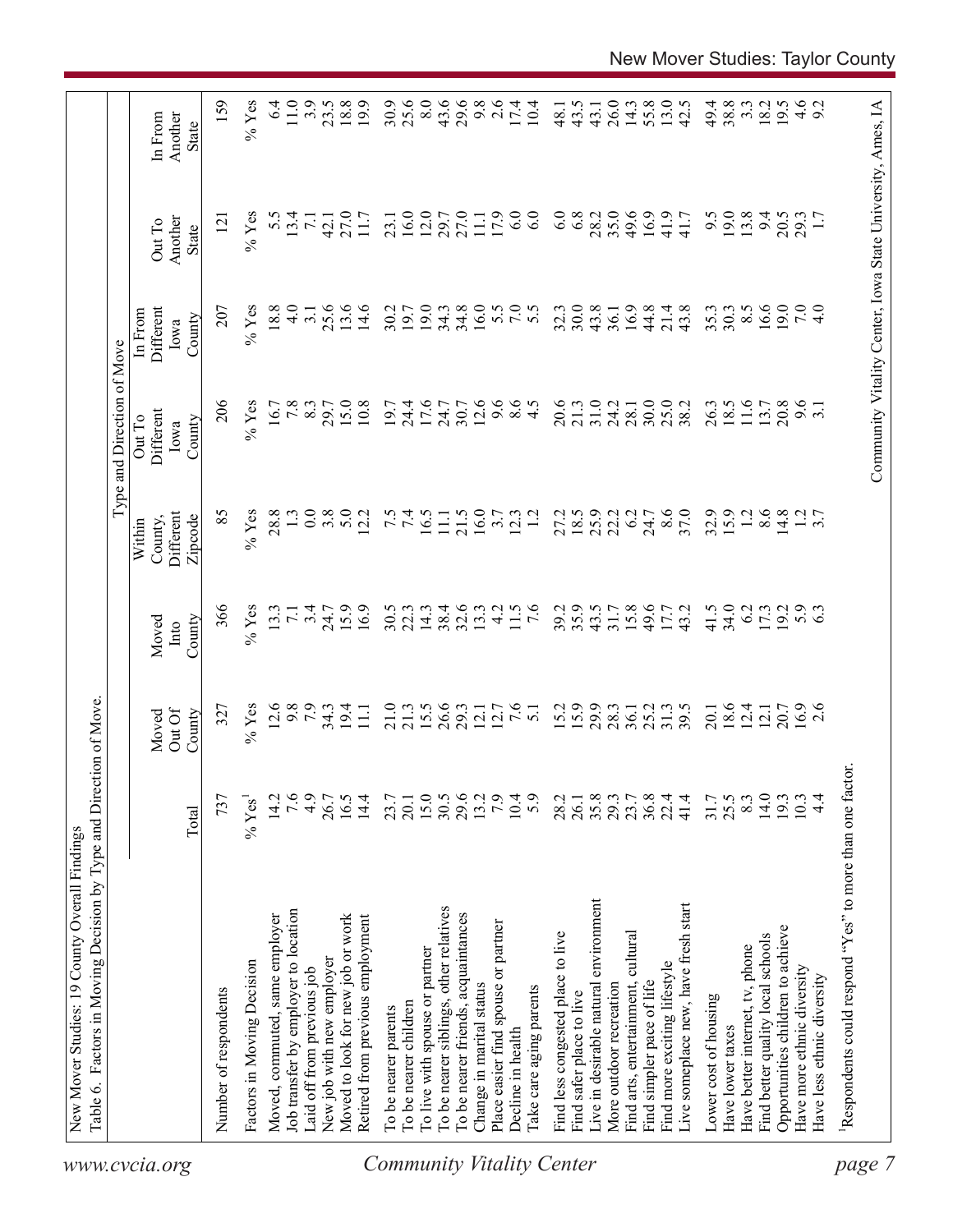| page 8                           | Table 7. Lived in Area Previously, Sources of Information, Ease of Finding Housing, and Household Income by Type and Direction of Move |                  |                           |                         |                                           | Type and Direction of Move                                 |                                        |                                   |                             |
|----------------------------------|----------------------------------------------------------------------------------------------------------------------------------------|------------------|---------------------------|-------------------------|-------------------------------------------|------------------------------------------------------------|----------------------------------------|-----------------------------------|-----------------------------|
|                                  |                                                                                                                                        | Total            | Out Of<br>County<br>Moved | County<br>Moved<br>Into | Different<br>Zipcode<br>County,<br>Within | Different<br>Out To<br>County<br>Iowa                      | Different<br>In From<br>County<br>Iowa | Another<br>Out To<br><b>State</b> | Another<br>In From<br>State |
|                                  | Number of respondents                                                                                                                  | 737              | 327                       | 366                     | 85                                        | 206                                                        | 207                                    | $\overline{2}$                    | 159                         |
|                                  | Previously had lived:                                                                                                                  | $%$ Yes          | $%$ Yes                   | $%$ Yes                 | $\%$ Yes                                  | $%$ Yes                                                    | $\%$ Yes                               | $\%$ Yes                          | $\%$ Yes                    |
|                                  | In current state                                                                                                                       | 77.2             | 73.9                      | 77.6                    | 97.5                                      | 95.5                                                       | 96.9                                   | 36.8                              | 53.5                        |
|                                  | In current county                                                                                                                      | 38.6             | 28.3                      | 34.3                    | 100.0                                     | 33.9                                                       | 36.5                                   | 31.5                              | 33.9                        |
|                                  | In or near current city/town                                                                                                           | 34.2             | 28.5                      | 32.3                    | 69.9                                      | 34.0                                                       | 35.6                                   | 18.7                              | 27.9                        |
|                                  | Used source of information for move                                                                                                    | $% \text{Yes}^1$ | $%$ Yes                   | $%$ Yes                 | $%$ Yes                                   | $%$ Yes                                                    | $%$ Yes                                | $%$ Yes                           | $%$ Yes                     |
|                                  | Internet                                                                                                                               | 31.2             | 35.2                      | 30.3                    | 14.1                                      | 26.7                                                       | 24.6                                   | 49.6                              | 37.7                        |
|                                  | TV, magazines, newspapers                                                                                                              | 22.3             | 24.8                      | 20.5                    | 20.0                                      | 22.8                                                       | 22.7                                   | 28.1                              | 17.6                        |
|                                  | Current community resident                                                                                                             | 22.0             | 21.4                      | 23.0                    | 18.8                                      | 19.4                                                       | 20.8                                   | 24.8                              | 25.8                        |
|                                  | Employer or co-workers                                                                                                                 | 23.6             | 26.3                      | 23.5                    | 16.5                                      | 25.2                                                       | 24.2                                   | 28.1                              | 22.6                        |
|                                  | Friends and acquaintances                                                                                                              |                  | 39.4                      | 35.0                    | 34.1                                      | 36.4                                                       | 38.6                                   | 44.6                              | 30.2                        |
|                                  | Family                                                                                                                                 | 41.2             | 37.0                      | 44.0                    | 42.4                                      | 37.4                                                       | 41.5                                   | 36.4                              | 47.2                        |
|                                  | Travel or vacation to new location                                                                                                     | 14.2             | 15.6                      | 15.8                    | $\overline{c}$                            | 10.2                                                       | 12.6                                   | 24.8                              | 20.1                        |
|                                  | Attended school or college there                                                                                                       | 6.9              | 7.0                       | 63                      | $\overline{7.1}$                          | $7\cdot$                                                   | 3.9                                    | $\frac{8}{3}$                     | 9.4                         |
| <b>Community Vitality Center</b> | Ease of finding housing at new location                                                                                                | $\%$             | $\%$                      | $\%$                    | $\%$                                      | $\%$                                                       | $\%$                                   | ℅                                 | $\%$                        |
|                                  | Very difficult (1)                                                                                                                     | 8.8              | 5.9                       | 2.2                     | 9.4                                       | 7.8                                                        | 9.3                                    | 2.5                               | 16.0                        |
|                                  | Somewhat difficult (2)                                                                                                                 | 20.6             | 24.2                      | 18.1                    | 18.8                                      | 23.0                                                       | 18.6                                   | 26.3                              | 17.3                        |
|                                  | Neither difficult or easy (3)                                                                                                          | 16.5             | 15.2                      | 15.3                    | 21.2                                      | 14.7                                                       | 17.2                                   | 16.1                              | 12.8                        |
|                                  | Somewhat easy (4)<br>Very easy $(5)$                                                                                                   | 22.4<br>31.6     | 22.7<br>32.0              | 31.4<br>23.1            | 20.0<br>30.6                              | 30.9<br>23.5                                               | 31.4<br>23.5                           | 33.9<br>21.2                      | 31.4<br>22.4                |
|                                  | $-5$<br>Average rating finding housing (1                                                                                              | 3.47             | 3.51                      | 3.43                    | 3.44                                      | 3.47                                                       | 3.49                                   | 3.58                              | 3.36                        |
|                                  | Household income for 2004                                                                                                              | $\%$             | $\%$                      | $\%$                    | $\%$                                      | $\%$                                                       | $\%$                                   | $\%$                              | $\%$                        |
|                                  | Less than $$20,000$ (1)                                                                                                                | 17.3             | 16.0                      | 18.8                    | 19.0                                      | $18.0\,$                                                   | 18.4                                   | 12.6                              | 19.4                        |
|                                  | $$20,000 - $34,999$ (2)                                                                                                                | 23.0             |                           | 23.3                    | 26.6                                      | 25.0                                                       | 24.3                                   | 16.0                              | 21.9                        |
|                                  | $$35,000 - $49,999(3)$                                                                                                                 | $18.2$<br>$18.5$ | 21.6<br>18.2              | 17.7                    | 22.8                                      | 18.0                                                       | 20.4                                   | 18.5                              | 14.2                        |
|                                  | $$50,000 - $69,999 (4)$                                                                                                                |                  | 18.2                      | 19.1                    | 15.2                                      | 18.0                                                       | 21.4                                   | 18.5                              | 16.1                        |
|                                  | $$70,000 - $99,999(5)$                                                                                                                 | 12.4             | 13.8                      | 11.9                    | 8.9                                       | 12.5                                                       | 12.6                                   | 16.0                              | 11.0                        |
|                                  | $$100,000 - $149,999(6)$                                                                                                               | 7.7              | 8.5                       | 7.2                     | 3.8                                       | 6.5                                                        | $\frac{1.5}{2}$                        | 11.8                              | 14.8                        |
|                                  | \$150,000 or more (7)                                                                                                                  | 2.9              | $3.\overline{8}$          | $\ddot{1}$ .            | $3.\overline{8}$                          | 2.0                                                        |                                        | 6.7                               | 2.6                         |
|                                  | Average income category $(1 - 7)$                                                                                                      | 3.20             | 3.33                      | 3.11                    | 2.95                                      | 3.10                                                       | 2.96                                   | 3.71                              | 3.32                        |
| www.cvcia.org                    | Respondents could respond "Yes" to more than one factor.                                                                               |                  |                           |                         |                                           |                                                            |                                        |                                   |                             |
|                                  |                                                                                                                                        |                  |                           |                         |                                           | Community Vitality Center, Iowa State University, Ames, IA |                                        |                                   |                             |
|                                  |                                                                                                                                        |                  |                           |                         |                                           |                                                            |                                        |                                   |                             |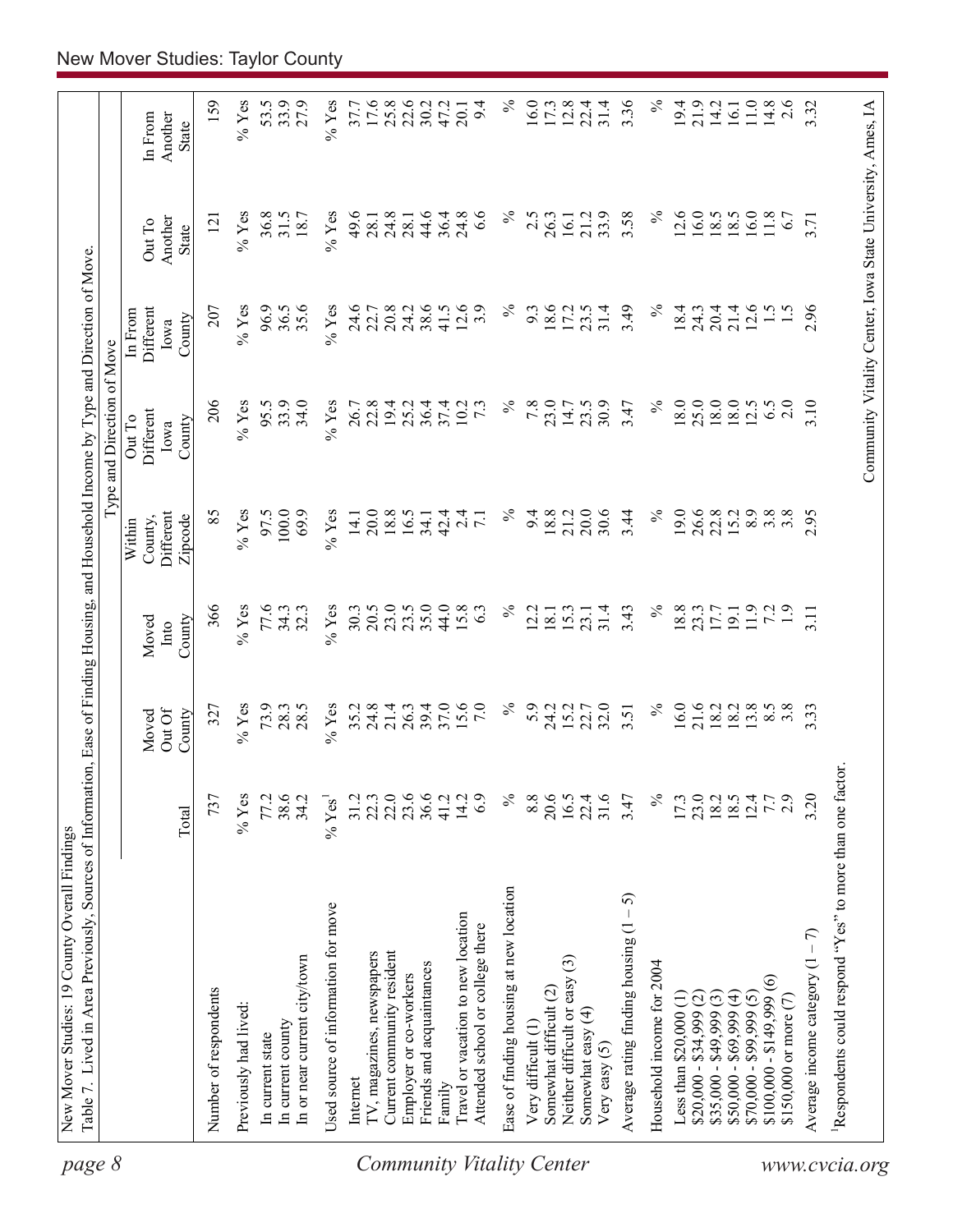| 159<br>3.66<br>$\%$<br>$\%$<br>$\%$<br>21.8<br>17.9<br>$\%$<br>9.0<br>3.74<br>$4\frac{4}{1}$<br>4.09<br>17.9<br>35.2<br>12.2<br>10.3<br>35.9<br>$\frac{4}{1}$<br>15.2<br>Community Vitality Center, Iowa State University, Ames, IA<br>35.3<br>10.7<br>15.7<br>5.7<br>32.7<br>32.7<br>29.7<br>46.2<br>$\overline{7.1}$<br>2.71<br>Another<br>In From<br>State<br>$\%$<br>$\%$<br>$\%$<br>6.8<br>8.5<br>28.0<br>$\%$<br>12.5<br>15.8<br>25.0<br>37.5<br>3.69<br>3.4<br>3.67<br>9.2<br>32.5<br>3.4<br>9.3<br>7.7<br>$4\degree$<br>4.17<br>$\overline{5.1}$<br>29.7<br>52.5<br>23.7<br>33.1<br>52.1<br>4.21<br>Another<br>$\overline{2}$<br>Out To<br>State<br>$\%$<br>$\%$<br>11.8<br>9.8<br>46.6<br>3.10<br>16.0<br>34.0<br>$\%$<br>6.9<br>7.4<br>6.9<br>2.9<br>4.9<br>6.8<br>35.4<br>50.0<br>207<br>11.8<br>$\%$<br>26.2<br>3.54<br>4.09<br>4.25<br>Different<br>11.7<br>51.7<br>27.1<br>20.1<br>12.1<br>In From<br>County<br>Iowa<br>206<br>$\%$<br>$\%$<br>$\%$<br>7.0<br>11.9<br>46.8<br>3.16<br>$\%$<br>3.38<br>9.8<br>73<br>24.9<br>48.8<br>3.94<br>2.0<br>$\ddot{4}$ .<br>26.9<br>7.5<br>17.6<br>27.3<br>26.3<br>9.3<br>8.3<br>38.2<br>46.6<br>4.23<br>12.7<br>16.1<br>Different<br>Out To<br>County<br>Iowa<br>$\%$<br>$\%$<br>5.9<br>57.6<br>$\%$<br>85<br>3.8<br>7.5<br>63.8<br>3.18<br>$\%$<br>3.5<br>4.28<br>Different<br>17.5<br>$\overline{7.5}$<br>9.4<br>11.8<br>15.3<br>3.67<br>4.7<br>28.2<br>1.2<br>9.4<br>29.4<br>29.4<br>52.9<br>4.24<br>34.1<br>$\overline{7}$ .<br>County,<br>Zipcode<br>Within<br>15.9<br>9.0<br>3.59<br>$\%$<br>$\%$<br>3.6<br>366<br>$\%$<br>$\%$<br>29.0<br>34.5<br>7.8<br>8.4<br>44.8<br>3.94<br>$10.4\,$<br>33.0<br>2.93<br>11.5<br>6.6<br>29.5<br>4.18<br>13.3<br>192<br>6.7<br>4.7<br>48.4<br>16.1<br>41.7<br>County<br>Moved<br>Into<br>6.9<br>15.0<br>16.9<br>26.5<br>$\%$<br>7.8<br>27.6<br>50.0<br>$\%$<br>$\%$<br>29.2<br>3.35<br>$\%$<br>14.8<br>30.5<br>3.50<br>8.7<br>48.8<br>10.7<br>38.2<br>11.4<br>$\frac{4.3}{8.7}$<br>4.22<br>327<br>4.03<br>3.1<br>35.1<br>Out Of<br>County<br>Moved<br>$\%$<br>29.0<br>$\%$<br>6.6<br>$\%$<br>4.20<br>737<br>℅<br>41.9<br>32.5<br>7.6<br>4.03<br>9.7<br>48.9<br>11.0<br>$11.8$<br>3.13<br>11.2<br>$14.7$<br>12.7<br>3.57<br>29.4<br>48.3<br>3.2<br>33.2<br>$\overline{5.1}$<br>12.1<br>23.1<br>$\overline{8.1}$<br>Total<br>Current location income compared with<br>Average satisfaction previous $(1 - 5)$<br>Average rating do move over $(1 - 5)$<br>5<br>Neither dissatisfied or satisfied (3)<br>Neither dissatisfied or satisfied (3)<br>Average satisfaction current $(1 - 5)$<br>Satisfaction with previous location<br>Satisfaction with current location<br>Significantly higher income (5)<br>Significantly lower income (1)<br>Average comparison income (1<br>Somewhat higher income (4)<br>Somewhat lower income (2)<br>Would do move over again<br>Somewhat dissatisfied (2)<br>Somewhat dissatisfied (2)<br>previous location income<br>About same income (3)<br>Somewhat satisfied (4)<br>Somewhat satisfied (4)<br>Number of respondents<br>Very dissatisfied (1<br>Very dissatisfied (1<br>Very satisfied (5)<br>Very satisfied (5)<br>Definitely yes (5)<br>Definitely not (1)<br>Probably yes (4)<br>Probably not (2)<br>Undecided (3)<br>www.cvcia.org | Table 8. Income Comparison Between Locations, | Satisfa |  | action with Previous and Current Locations, and Doing Move Over Again by Type and Direction of Move<br>Type and Direction of Move |  |  |
|----------------------------------------------------------------------------------------------------------------------------------------------------------------------------------------------------------------------------------------------------------------------------------------------------------------------------------------------------------------------------------------------------------------------------------------------------------------------------------------------------------------------------------------------------------------------------------------------------------------------------------------------------------------------------------------------------------------------------------------------------------------------------------------------------------------------------------------------------------------------------------------------------------------------------------------------------------------------------------------------------------------------------------------------------------------------------------------------------------------------------------------------------------------------------------------------------------------------------------------------------------------------------------------------------------------------------------------------------------------------------------------------------------------------------------------------------------------------------------------------------------------------------------------------------------------------------------------------------------------------------------------------------------------------------------------------------------------------------------------------------------------------------------------------------------------------------------------------------------------------------------------------------------------------------------------------------------------------------------------------------------------------------------------------------------------------------------------------------------------------------------------------------------------------------------------------------------------------------------------------------------------------------------------------------------------------------------------------------------------------------------------------------------------------------------------------------------------------------------------------------------------------------------------------------------------------------------------------------------------------------------------------------------------------------------------------------------------------------------------------------------------------------------------------------------------------------------------------------------------------------------------------------------------------------------------------------------------------------------------------------------------------------------------------------------------------------------------------------------------------------------------------------------------------------------------------------------------------------------------------------------------------------|-----------------------------------------------|---------|--|-----------------------------------------------------------------------------------------------------------------------------------|--|--|
|                                                                                                                                                                                                                                                                                                                                                                                                                                                                                                                                                                                                                                                                                                                                                                                                                                                                                                                                                                                                                                                                                                                                                                                                                                                                                                                                                                                                                                                                                                                                                                                                                                                                                                                                                                                                                                                                                                                                                                                                                                                                                                                                                                                                                                                                                                                                                                                                                                                                                                                                                                                                                                                                                                                                                                                                                                                                                                                                                                                                                                                                                                                                                                                                                                                                            |                                               |         |  |                                                                                                                                   |  |  |
|                                                                                                                                                                                                                                                                                                                                                                                                                                                                                                                                                                                                                                                                                                                                                                                                                                                                                                                                                                                                                                                                                                                                                                                                                                                                                                                                                                                                                                                                                                                                                                                                                                                                                                                                                                                                                                                                                                                                                                                                                                                                                                                                                                                                                                                                                                                                                                                                                                                                                                                                                                                                                                                                                                                                                                                                                                                                                                                                                                                                                                                                                                                                                                                                                                                                            |                                               |         |  |                                                                                                                                   |  |  |
| page 9<br><b>Community Vitality Center</b>                                                                                                                                                                                                                                                                                                                                                                                                                                                                                                                                                                                                                                                                                                                                                                                                                                                                                                                                                                                                                                                                                                                                                                                                                                                                                                                                                                                                                                                                                                                                                                                                                                                                                                                                                                                                                                                                                                                                                                                                                                                                                                                                                                                                                                                                                                                                                                                                                                                                                                                                                                                                                                                                                                                                                                                                                                                                                                                                                                                                                                                                                                                                                                                                                                 |                                               |         |  |                                                                                                                                   |  |  |
|                                                                                                                                                                                                                                                                                                                                                                                                                                                                                                                                                                                                                                                                                                                                                                                                                                                                                                                                                                                                                                                                                                                                                                                                                                                                                                                                                                                                                                                                                                                                                                                                                                                                                                                                                                                                                                                                                                                                                                                                                                                                                                                                                                                                                                                                                                                                                                                                                                                                                                                                                                                                                                                                                                                                                                                                                                                                                                                                                                                                                                                                                                                                                                                                                                                                            |                                               |         |  |                                                                                                                                   |  |  |
|                                                                                                                                                                                                                                                                                                                                                                                                                                                                                                                                                                                                                                                                                                                                                                                                                                                                                                                                                                                                                                                                                                                                                                                                                                                                                                                                                                                                                                                                                                                                                                                                                                                                                                                                                                                                                                                                                                                                                                                                                                                                                                                                                                                                                                                                                                                                                                                                                                                                                                                                                                                                                                                                                                                                                                                                                                                                                                                                                                                                                                                                                                                                                                                                                                                                            |                                               |         |  |                                                                                                                                   |  |  |
|                                                                                                                                                                                                                                                                                                                                                                                                                                                                                                                                                                                                                                                                                                                                                                                                                                                                                                                                                                                                                                                                                                                                                                                                                                                                                                                                                                                                                                                                                                                                                                                                                                                                                                                                                                                                                                                                                                                                                                                                                                                                                                                                                                                                                                                                                                                                                                                                                                                                                                                                                                                                                                                                                                                                                                                                                                                                                                                                                                                                                                                                                                                                                                                                                                                                            |                                               |         |  |                                                                                                                                   |  |  |
|                                                                                                                                                                                                                                                                                                                                                                                                                                                                                                                                                                                                                                                                                                                                                                                                                                                                                                                                                                                                                                                                                                                                                                                                                                                                                                                                                                                                                                                                                                                                                                                                                                                                                                                                                                                                                                                                                                                                                                                                                                                                                                                                                                                                                                                                                                                                                                                                                                                                                                                                                                                                                                                                                                                                                                                                                                                                                                                                                                                                                                                                                                                                                                                                                                                                            |                                               |         |  |                                                                                                                                   |  |  |
|                                                                                                                                                                                                                                                                                                                                                                                                                                                                                                                                                                                                                                                                                                                                                                                                                                                                                                                                                                                                                                                                                                                                                                                                                                                                                                                                                                                                                                                                                                                                                                                                                                                                                                                                                                                                                                                                                                                                                                                                                                                                                                                                                                                                                                                                                                                                                                                                                                                                                                                                                                                                                                                                                                                                                                                                                                                                                                                                                                                                                                                                                                                                                                                                                                                                            |                                               |         |  |                                                                                                                                   |  |  |
|                                                                                                                                                                                                                                                                                                                                                                                                                                                                                                                                                                                                                                                                                                                                                                                                                                                                                                                                                                                                                                                                                                                                                                                                                                                                                                                                                                                                                                                                                                                                                                                                                                                                                                                                                                                                                                                                                                                                                                                                                                                                                                                                                                                                                                                                                                                                                                                                                                                                                                                                                                                                                                                                                                                                                                                                                                                                                                                                                                                                                                                                                                                                                                                                                                                                            |                                               |         |  |                                                                                                                                   |  |  |
|                                                                                                                                                                                                                                                                                                                                                                                                                                                                                                                                                                                                                                                                                                                                                                                                                                                                                                                                                                                                                                                                                                                                                                                                                                                                                                                                                                                                                                                                                                                                                                                                                                                                                                                                                                                                                                                                                                                                                                                                                                                                                                                                                                                                                                                                                                                                                                                                                                                                                                                                                                                                                                                                                                                                                                                                                                                                                                                                                                                                                                                                                                                                                                                                                                                                            |                                               |         |  |                                                                                                                                   |  |  |
|                                                                                                                                                                                                                                                                                                                                                                                                                                                                                                                                                                                                                                                                                                                                                                                                                                                                                                                                                                                                                                                                                                                                                                                                                                                                                                                                                                                                                                                                                                                                                                                                                                                                                                                                                                                                                                                                                                                                                                                                                                                                                                                                                                                                                                                                                                                                                                                                                                                                                                                                                                                                                                                                                                                                                                                                                                                                                                                                                                                                                                                                                                                                                                                                                                                                            |                                               |         |  |                                                                                                                                   |  |  |
|                                                                                                                                                                                                                                                                                                                                                                                                                                                                                                                                                                                                                                                                                                                                                                                                                                                                                                                                                                                                                                                                                                                                                                                                                                                                                                                                                                                                                                                                                                                                                                                                                                                                                                                                                                                                                                                                                                                                                                                                                                                                                                                                                                                                                                                                                                                                                                                                                                                                                                                                                                                                                                                                                                                                                                                                                                                                                                                                                                                                                                                                                                                                                                                                                                                                            |                                               |         |  |                                                                                                                                   |  |  |
|                                                                                                                                                                                                                                                                                                                                                                                                                                                                                                                                                                                                                                                                                                                                                                                                                                                                                                                                                                                                                                                                                                                                                                                                                                                                                                                                                                                                                                                                                                                                                                                                                                                                                                                                                                                                                                                                                                                                                                                                                                                                                                                                                                                                                                                                                                                                                                                                                                                                                                                                                                                                                                                                                                                                                                                                                                                                                                                                                                                                                                                                                                                                                                                                                                                                            |                                               |         |  |                                                                                                                                   |  |  |
|                                                                                                                                                                                                                                                                                                                                                                                                                                                                                                                                                                                                                                                                                                                                                                                                                                                                                                                                                                                                                                                                                                                                                                                                                                                                                                                                                                                                                                                                                                                                                                                                                                                                                                                                                                                                                                                                                                                                                                                                                                                                                                                                                                                                                                                                                                                                                                                                                                                                                                                                                                                                                                                                                                                                                                                                                                                                                                                                                                                                                                                                                                                                                                                                                                                                            |                                               |         |  |                                                                                                                                   |  |  |
|                                                                                                                                                                                                                                                                                                                                                                                                                                                                                                                                                                                                                                                                                                                                                                                                                                                                                                                                                                                                                                                                                                                                                                                                                                                                                                                                                                                                                                                                                                                                                                                                                                                                                                                                                                                                                                                                                                                                                                                                                                                                                                                                                                                                                                                                                                                                                                                                                                                                                                                                                                                                                                                                                                                                                                                                                                                                                                                                                                                                                                                                                                                                                                                                                                                                            |                                               |         |  |                                                                                                                                   |  |  |
|                                                                                                                                                                                                                                                                                                                                                                                                                                                                                                                                                                                                                                                                                                                                                                                                                                                                                                                                                                                                                                                                                                                                                                                                                                                                                                                                                                                                                                                                                                                                                                                                                                                                                                                                                                                                                                                                                                                                                                                                                                                                                                                                                                                                                                                                                                                                                                                                                                                                                                                                                                                                                                                                                                                                                                                                                                                                                                                                                                                                                                                                                                                                                                                                                                                                            |                                               |         |  |                                                                                                                                   |  |  |
|                                                                                                                                                                                                                                                                                                                                                                                                                                                                                                                                                                                                                                                                                                                                                                                                                                                                                                                                                                                                                                                                                                                                                                                                                                                                                                                                                                                                                                                                                                                                                                                                                                                                                                                                                                                                                                                                                                                                                                                                                                                                                                                                                                                                                                                                                                                                                                                                                                                                                                                                                                                                                                                                                                                                                                                                                                                                                                                                                                                                                                                                                                                                                                                                                                                                            |                                               |         |  |                                                                                                                                   |  |  |
|                                                                                                                                                                                                                                                                                                                                                                                                                                                                                                                                                                                                                                                                                                                                                                                                                                                                                                                                                                                                                                                                                                                                                                                                                                                                                                                                                                                                                                                                                                                                                                                                                                                                                                                                                                                                                                                                                                                                                                                                                                                                                                                                                                                                                                                                                                                                                                                                                                                                                                                                                                                                                                                                                                                                                                                                                                                                                                                                                                                                                                                                                                                                                                                                                                                                            |                                               |         |  |                                                                                                                                   |  |  |
|                                                                                                                                                                                                                                                                                                                                                                                                                                                                                                                                                                                                                                                                                                                                                                                                                                                                                                                                                                                                                                                                                                                                                                                                                                                                                                                                                                                                                                                                                                                                                                                                                                                                                                                                                                                                                                                                                                                                                                                                                                                                                                                                                                                                                                                                                                                                                                                                                                                                                                                                                                                                                                                                                                                                                                                                                                                                                                                                                                                                                                                                                                                                                                                                                                                                            |                                               |         |  |                                                                                                                                   |  |  |
|                                                                                                                                                                                                                                                                                                                                                                                                                                                                                                                                                                                                                                                                                                                                                                                                                                                                                                                                                                                                                                                                                                                                                                                                                                                                                                                                                                                                                                                                                                                                                                                                                                                                                                                                                                                                                                                                                                                                                                                                                                                                                                                                                                                                                                                                                                                                                                                                                                                                                                                                                                                                                                                                                                                                                                                                                                                                                                                                                                                                                                                                                                                                                                                                                                                                            |                                               |         |  |                                                                                                                                   |  |  |
|                                                                                                                                                                                                                                                                                                                                                                                                                                                                                                                                                                                                                                                                                                                                                                                                                                                                                                                                                                                                                                                                                                                                                                                                                                                                                                                                                                                                                                                                                                                                                                                                                                                                                                                                                                                                                                                                                                                                                                                                                                                                                                                                                                                                                                                                                                                                                                                                                                                                                                                                                                                                                                                                                                                                                                                                                                                                                                                                                                                                                                                                                                                                                                                                                                                                            |                                               |         |  |                                                                                                                                   |  |  |
|                                                                                                                                                                                                                                                                                                                                                                                                                                                                                                                                                                                                                                                                                                                                                                                                                                                                                                                                                                                                                                                                                                                                                                                                                                                                                                                                                                                                                                                                                                                                                                                                                                                                                                                                                                                                                                                                                                                                                                                                                                                                                                                                                                                                                                                                                                                                                                                                                                                                                                                                                                                                                                                                                                                                                                                                                                                                                                                                                                                                                                                                                                                                                                                                                                                                            |                                               |         |  |                                                                                                                                   |  |  |
|                                                                                                                                                                                                                                                                                                                                                                                                                                                                                                                                                                                                                                                                                                                                                                                                                                                                                                                                                                                                                                                                                                                                                                                                                                                                                                                                                                                                                                                                                                                                                                                                                                                                                                                                                                                                                                                                                                                                                                                                                                                                                                                                                                                                                                                                                                                                                                                                                                                                                                                                                                                                                                                                                                                                                                                                                                                                                                                                                                                                                                                                                                                                                                                                                                                                            |                                               |         |  |                                                                                                                                   |  |  |
|                                                                                                                                                                                                                                                                                                                                                                                                                                                                                                                                                                                                                                                                                                                                                                                                                                                                                                                                                                                                                                                                                                                                                                                                                                                                                                                                                                                                                                                                                                                                                                                                                                                                                                                                                                                                                                                                                                                                                                                                                                                                                                                                                                                                                                                                                                                                                                                                                                                                                                                                                                                                                                                                                                                                                                                                                                                                                                                                                                                                                                                                                                                                                                                                                                                                            |                                               |         |  |                                                                                                                                   |  |  |
|                                                                                                                                                                                                                                                                                                                                                                                                                                                                                                                                                                                                                                                                                                                                                                                                                                                                                                                                                                                                                                                                                                                                                                                                                                                                                                                                                                                                                                                                                                                                                                                                                                                                                                                                                                                                                                                                                                                                                                                                                                                                                                                                                                                                                                                                                                                                                                                                                                                                                                                                                                                                                                                                                                                                                                                                                                                                                                                                                                                                                                                                                                                                                                                                                                                                            |                                               |         |  |                                                                                                                                   |  |  |
|                                                                                                                                                                                                                                                                                                                                                                                                                                                                                                                                                                                                                                                                                                                                                                                                                                                                                                                                                                                                                                                                                                                                                                                                                                                                                                                                                                                                                                                                                                                                                                                                                                                                                                                                                                                                                                                                                                                                                                                                                                                                                                                                                                                                                                                                                                                                                                                                                                                                                                                                                                                                                                                                                                                                                                                                                                                                                                                                                                                                                                                                                                                                                                                                                                                                            |                                               |         |  |                                                                                                                                   |  |  |
|                                                                                                                                                                                                                                                                                                                                                                                                                                                                                                                                                                                                                                                                                                                                                                                                                                                                                                                                                                                                                                                                                                                                                                                                                                                                                                                                                                                                                                                                                                                                                                                                                                                                                                                                                                                                                                                                                                                                                                                                                                                                                                                                                                                                                                                                                                                                                                                                                                                                                                                                                                                                                                                                                                                                                                                                                                                                                                                                                                                                                                                                                                                                                                                                                                                                            |                                               |         |  |                                                                                                                                   |  |  |
|                                                                                                                                                                                                                                                                                                                                                                                                                                                                                                                                                                                                                                                                                                                                                                                                                                                                                                                                                                                                                                                                                                                                                                                                                                                                                                                                                                                                                                                                                                                                                                                                                                                                                                                                                                                                                                                                                                                                                                                                                                                                                                                                                                                                                                                                                                                                                                                                                                                                                                                                                                                                                                                                                                                                                                                                                                                                                                                                                                                                                                                                                                                                                                                                                                                                            |                                               |         |  |                                                                                                                                   |  |  |
|                                                                                                                                                                                                                                                                                                                                                                                                                                                                                                                                                                                                                                                                                                                                                                                                                                                                                                                                                                                                                                                                                                                                                                                                                                                                                                                                                                                                                                                                                                                                                                                                                                                                                                                                                                                                                                                                                                                                                                                                                                                                                                                                                                                                                                                                                                                                                                                                                                                                                                                                                                                                                                                                                                                                                                                                                                                                                                                                                                                                                                                                                                                                                                                                                                                                            |                                               |         |  |                                                                                                                                   |  |  |
|                                                                                                                                                                                                                                                                                                                                                                                                                                                                                                                                                                                                                                                                                                                                                                                                                                                                                                                                                                                                                                                                                                                                                                                                                                                                                                                                                                                                                                                                                                                                                                                                                                                                                                                                                                                                                                                                                                                                                                                                                                                                                                                                                                                                                                                                                                                                                                                                                                                                                                                                                                                                                                                                                                                                                                                                                                                                                                                                                                                                                                                                                                                                                                                                                                                                            |                                               |         |  |                                                                                                                                   |  |  |
|                                                                                                                                                                                                                                                                                                                                                                                                                                                                                                                                                                                                                                                                                                                                                                                                                                                                                                                                                                                                                                                                                                                                                                                                                                                                                                                                                                                                                                                                                                                                                                                                                                                                                                                                                                                                                                                                                                                                                                                                                                                                                                                                                                                                                                                                                                                                                                                                                                                                                                                                                                                                                                                                                                                                                                                                                                                                                                                                                                                                                                                                                                                                                                                                                                                                            |                                               |         |  |                                                                                                                                   |  |  |